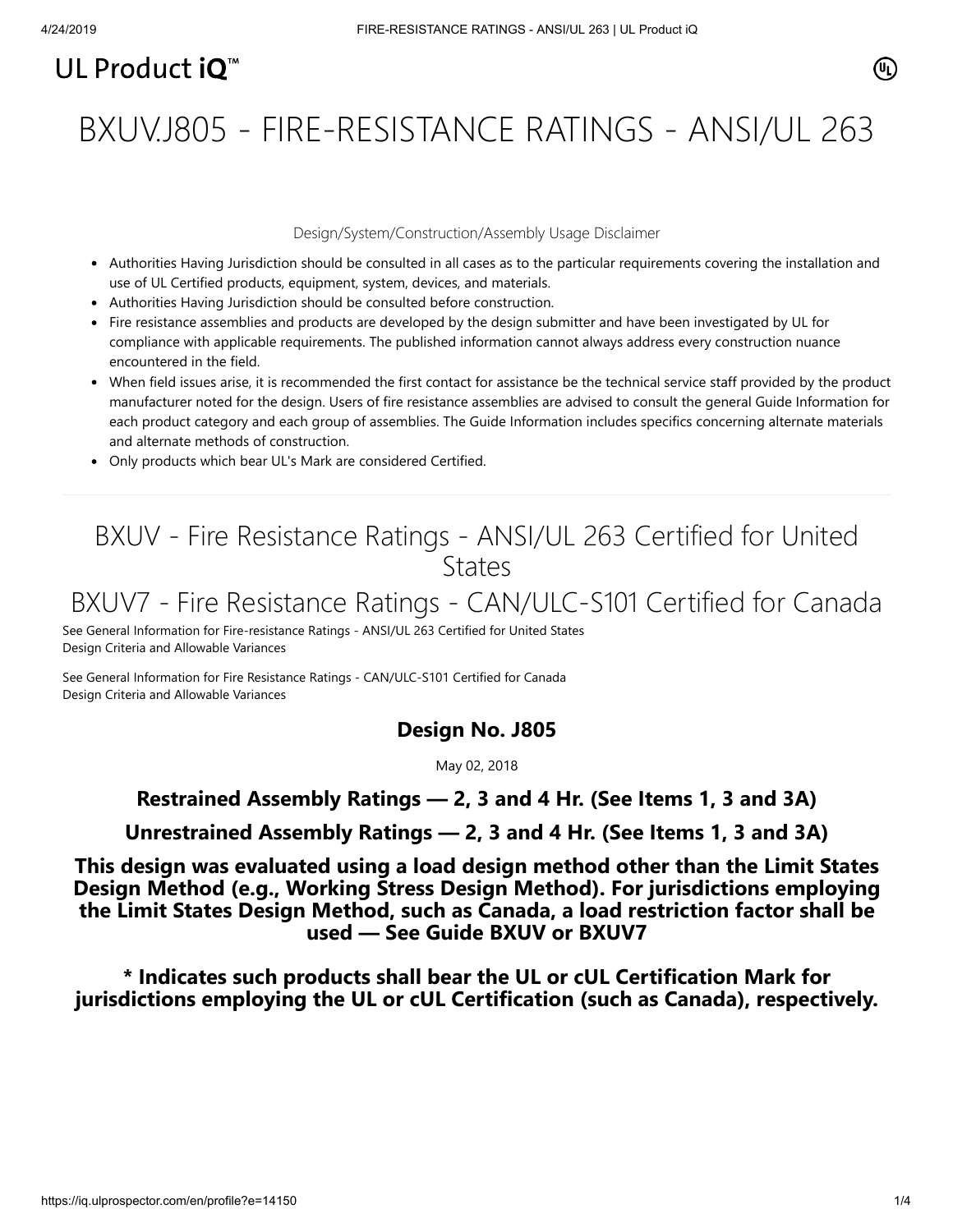#### 4/24/2019 FIRE-RESISTANCE RATINGS - ANSI/UL 263 | UL Product iQ



1. **Concrete Topping —** (Optional) — 3000 psi compressive strength, 110 to 153 pcf unit weight. Minimum topping thickness — 1 in.

| <b>Rating Hr</b> | of Concrete In. |  |
|------------------|-----------------|--|
| 2                | $1 - 1/2$       |  |
| 3                | $2 - 3/4$       |  |
| $\overline{4}$   | 4               |  |

**Min Total Thkns**

2. **Precast Concrete Units\* —** Lightweight concrete. Single or double stemmed units bearing the UL Classification Marking containing Design Nos. J945 or J948; or bearing the UL Classification Marking J805.

See Precast Concrete Units Category for names of manufacturers.

3. **Spray-Applied Fire Resistive Materials —** Applied by spraying with water, in one or more coats, to a final untamped thickness as shown above and in the tables below, to concrete surfaces which are free of dirt and oil. Tamping is optional. Min avg untamped density of 13 pcf with min ind untamped density of 11 pcf for Type II, II HS, or DC/F. Min avg and min ind untamped densities of 22 and 19 pcf, respectively, for Type HP. For method of density determination refer to Design Information Section.

| <b>UL Classification</b><br><b>Marking on Precast</b><br><b>Concrete Unit</b> | <b>Restrained &amp;</b><br><b>Unrestrained Assembly</b><br><b>Rating Hr</b> | <b>Spray Applied</b><br><b>Fire Resistive Mtl</b><br><b>Thk on Stems</b> |
|-------------------------------------------------------------------------------|-----------------------------------------------------------------------------|--------------------------------------------------------------------------|
| J945                                                                          | 2 Hr.                                                                       | 11/16 in.                                                                |
| J945                                                                          | 3 Hr.                                                                       | $1 - 1/8$ in.                                                            |
| J805-A                                                                        | 2 Hr.                                                                       | $3/4$ in.                                                                |
| J805-B                                                                        | 2 Hr.                                                                       | 11/16 in.                                                                |
| J805-B                                                                        | 3 Hr.                                                                       | $1 - 1/8$ in.                                                            |
| J805-C                                                                        | 2 Hr.                                                                       | $1/2$ in.                                                                |
| J805-C                                                                        | 3 Hr.                                                                       | 15/16 in.                                                                |
| J805-C                                                                        | 4 Hr.                                                                       | $1 - 3/8$ in.                                                            |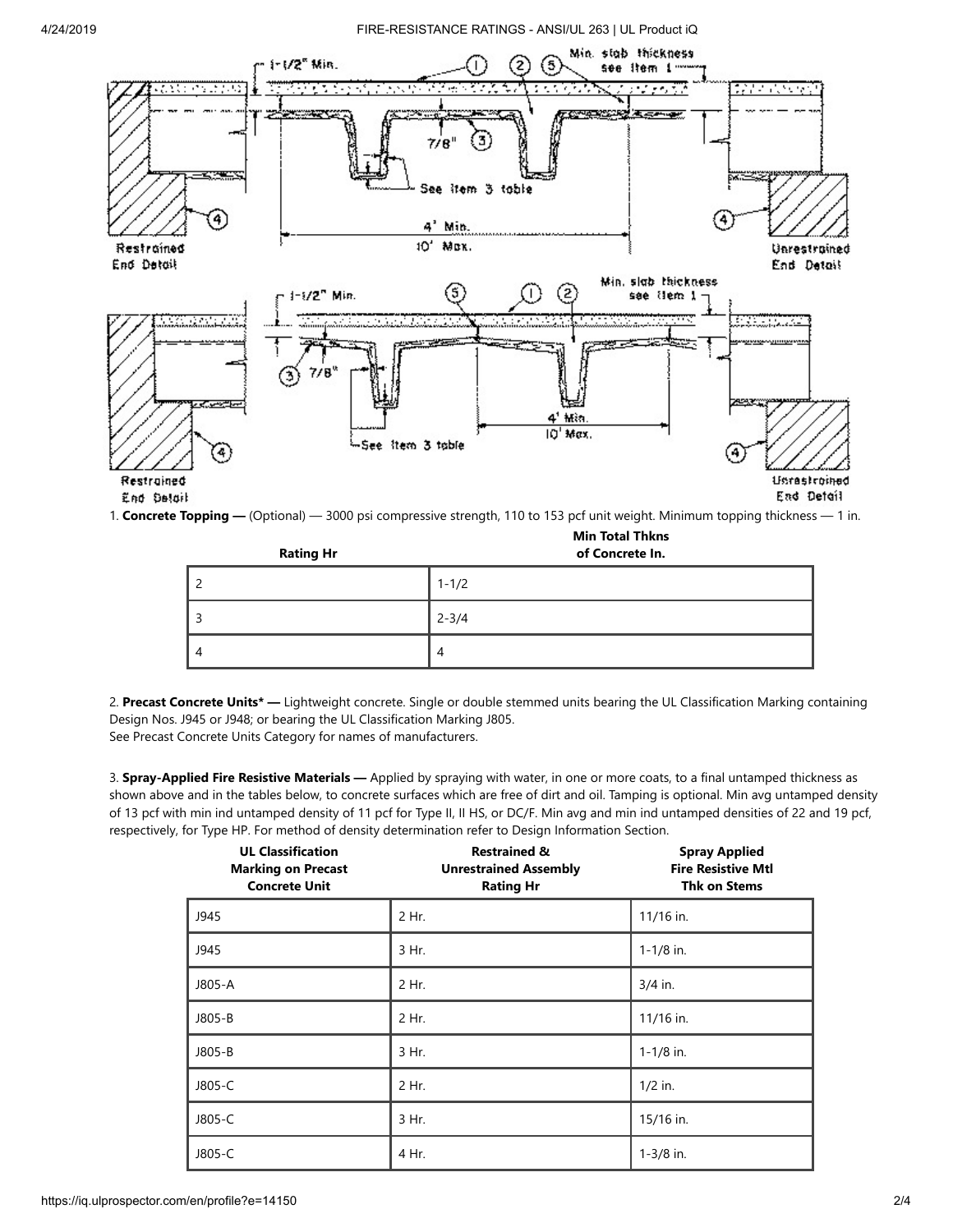| J805-D | 2 Hr. | 5/16 in.   |
|--------|-------|------------|
| J805-D | 3 Hr. | $3/4$ in.  |
| J805-D | 4 Hr. | 1-3/16 in. |
| J805-E | 2 Hr. | 5/16 in.   |
| J805-E | 3 Hr. | 9/16 in.   |
| J805-E | 4 Hr. | $1$ in.    |
| J805-F | 2 Hr. | 5/16 in.   |
| J805-F | 3 Hr. | 5/16 in.   |
| J805-F | 4 Hr. | 9/16 in.   |
| J948   | 3 Hr. | 3/8 in.    |
| J948   | 4 Hr. | 13/16 in.  |

**ISOLATEK INTERNATIONAL** — Type D-C/F, HP, II, or Type II HS, Type EBS or Type X adhesive/sealer optional.

3A. As an alternate to Item 3 - **Spray-Applied Fire Resistive Materials\*** — For maximum 3 hour ratings only - Applied by mixing with water and spraying in one or more coats to the thicknesses shown in the table above (Item 3), to concrete surfaces which are clean and free of dirt, loose scale and oil. Use of Type PC Pre-coat is required prior to the application of Type 300, 300AC, 300ES, 300HS, 300N, SB, 3000, 3000ES, 400AC or 400ES. Type PC Pre-coat shall be applied to cover approx 70 percent of the surface. Thickness of Type PC Pre-coat is included in the total thickness of the protection material. Min average and min individual density of 15 and 14 pcf, respectively, for Types 300, 300AC, 300ES, 300HS, 300N, 3000, 3000ES and SB. For Types 400AC and 400ES min average and min individual density of 22 and 19 pcf, respectively. For method of density determination, see Design Information Section, Sprayed Material. **BERLIN CO LTD** — Types 300, 300ES, 300N or SB.

**GREENTECH THERMAL INSULATION PRODUCTS MFG CO L L C** — Types 300, 300AC, or 400AC.

**ISOLATEK INTERNATIONAL** — Types 300, 300AC, 300ES, 300HS, 300N, SB, 400AC, 400ES, 3000, 3000ES and PC.

**NEWKEM PRODUCTS CORP** — Types 300, 300ES, 300N, and SB.

3B. As an alternate to Item 3 and 3A - **Spray-Applied Fire Resistive Materials\*** — For maximum 3 hour ratings only - Applied by mixing with water and spraying in one or more coats to the thicknesses shown in the table above (Item 3), to concrete surfaces which are clean and free of dirt, loose scale and oil. Use of Type PC Pre-coat is required prior to the application of Type 300TW or 400. Type PC Pre-coat shall be applied to cover approx 70 percent of the surface. Thickness of Type PC Pre-coat is included in the total thickness of the protection material. Min average and min individual density of 17.5 and 16 pcf, respectively, for Types 300TW. Min average and min individual density of 22 and 19 pcf, respectively, for Type 400. For method of density determination, see Design Information Section, Sprayed Material.

**GREENTECH THERMAL INSULATION PRODUCTS MFG CO L L C** — Type 400.

**ISOLATEK INTERNATIONAL** — Types 300TW or 400.

**NEWKEM PRODUCTS CORP** — Type 400.

4. **Minimum Bearing —** 3 in.